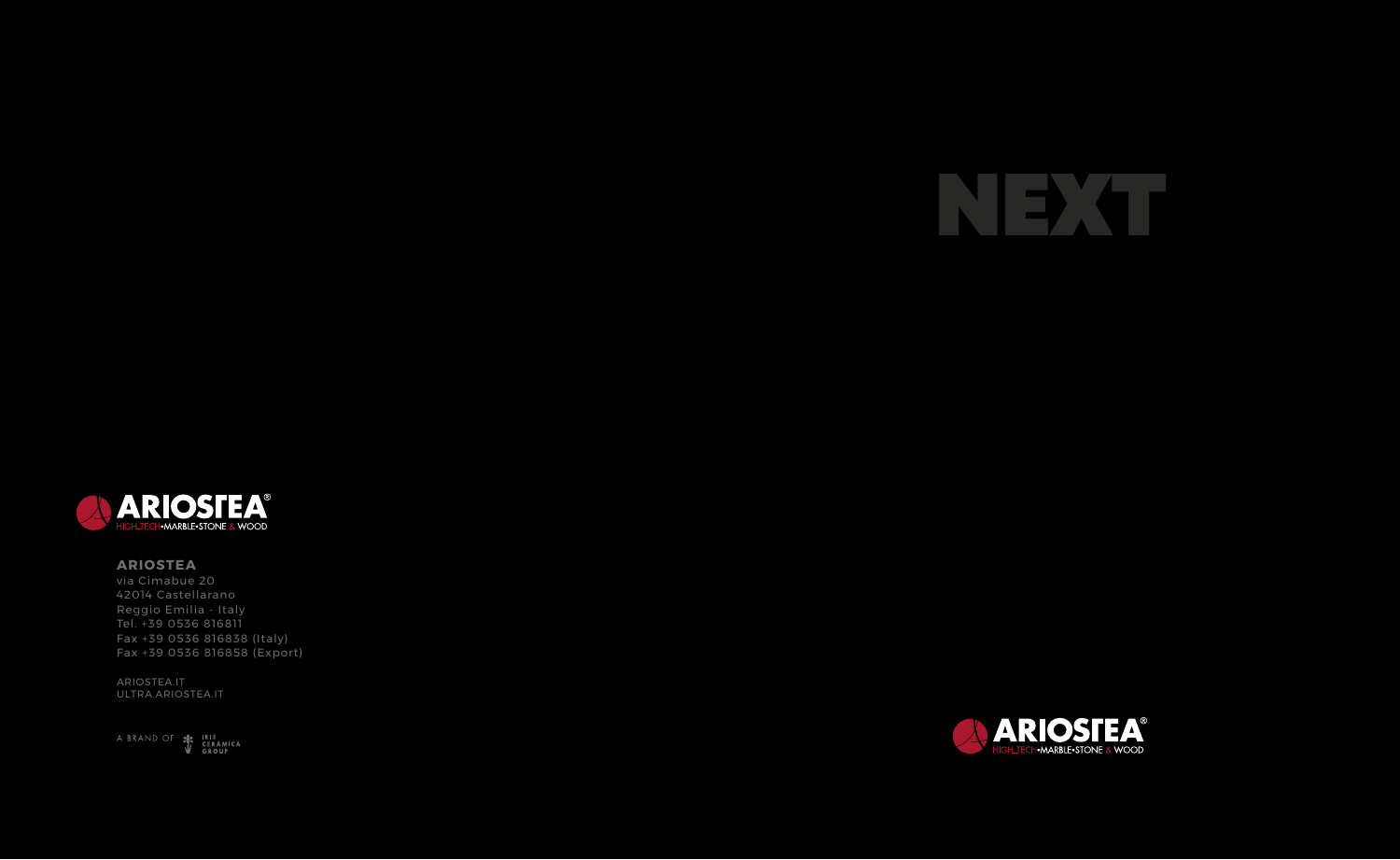- Posa a secco su ghiaia - Dry installation on gravel - Trockenverlegung auf kies - Pose à sec sur gravier



- Posa a secco su sabbia - Dry installation on sand - Trockenverlegung auf sand - Pose à sec sur sable



- Posa a secco su erba - Dry installation on grass - Trockenverlegung auf gras - Pose à sec sur herbe

- Pavimentazione sopraelevata su supporti regolabili e fissi - Raised paving on adjustable or fixed supports - Bodenabdeckungen auf einstellbaren oder fixen stützen - Sol surélevé sur support réglables et fixes

- Pavimentazione carrabile con posa tradizionale su massetto - Driveway paving on traditional screed - Befahrbare bodenabdeckung, die auf einer traditionellen zementunterlage angebracht wird - Sol carrossable avec une installation traditionnelle sur chape

# the ideal solution to enjoy the outdoors





## **finish** ANTISLIP 20 mm **thickness** 100x100 mm

**size**





**ARIOSTEA<sup>®</sup>HIGHLIECH**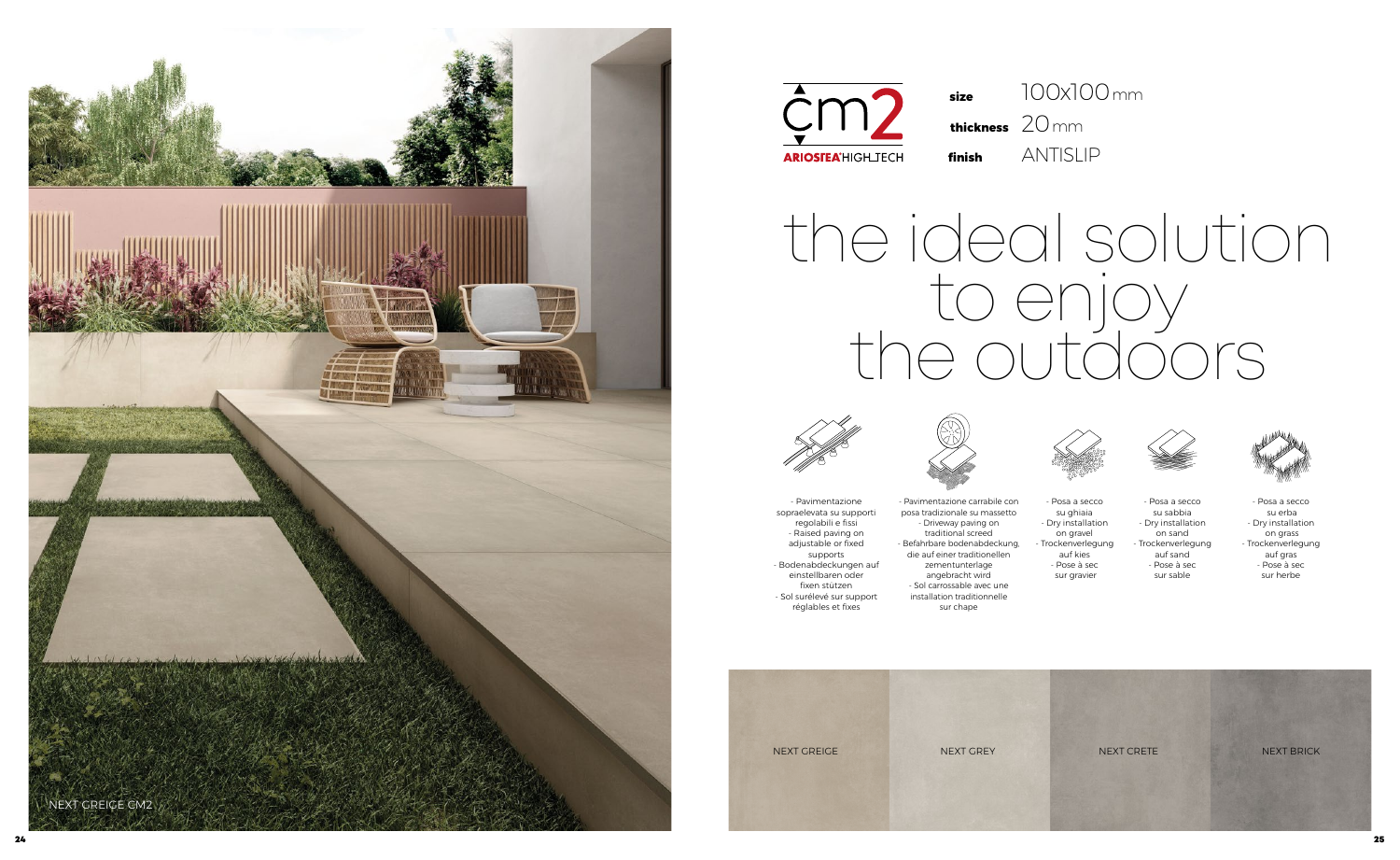# VANTAGGI DEL LE CM2 ADVANTAGES OF CM2 / VORTEILE VON CM2 / LES AVANTAGES DE CM2

 $\sigma$ 

 $\overline{ }$ 

 $\overline{c}$ 

 $-CD$ 

ď

က  $\boldsymbol{\omega}$  $\sim$ 



- Antigelivo ed ignifugo;
- Frost and fire-resistant;
- Frost-und feuersicher;
- Résistant au gel et ignifugé.



• Resistente ai carichi di rottura; • High tensile strength; • Widerstandsfähig gegen Reißfestigkeit; • Résistant aux charges de rupture.



- Removibile e riutilizzabile;
- Removable and reusable;
- Auswechselbar und wiederverwendbar;
- Amovible et réutilisable.

• Resistente alle sollecitazioni; • Stress-resistant; • Widerstandsfähig gegen Beanspruchung; • Résistant aux sollicitations.



Resistente agli agenti atmosferici; • Weather resistant;

- Ispezionabile e funzionale, favorisce il passaggio e la manutenzione di impianti di cablaggi e tubazioni;
- Easily inspected and functional, allows installation and maintenance of cabling and pipework;
- Überprüfbar und funktionell; ermöglicht die Verlegung und den Unterhalt von Kabelleitungen und Rohrleitungen;
- Grâce à une inspection facile et fonctionnelle, les dalles favorisent le passage et le maintien des installations de câbles et de tuyaux.

• Resistente alla dilatazione termica; • Highly resistant to changes in temperature; Sehr widerstandsfähig gegen Wärmeausdehnung; Résiste à la dilatation thermique.



• Facile da pulire perché non si utilizzano collanti e stucchi; Easy to clean due to the lack of

> • Drenante, facilita il deflusso delle acque di meteoriche ed evita ristagni potenzialmente dannosi; • Good drainage, facilitates the flow of water and rainfall, eliminating harmful

stagnation; • Sezernierend, erleichtert den Abfluss bei Niederschlag und verhindert potentiell schädlichen Rückstau; • Drainant, il facilite la circulation des eaux de pluie et évite des stagnations potentiellement dangereuses;





• Widerstandsfähig gegen Klimaeinflüsse;

• Résistant aux agents atmosphériques.

• Ideale per pavimentazioni in esterno, anche sopraelevate; • Ideal for paving outdoor installations, including raised

paving;

• Ideal für Aussenabdeckungen,

auch für überlagerte Konstruktionen;

• Idéal pour les pavages extérieurs,

même surélevés.

adhesives and filler;





• Einfach zu reinigen, da keine Klebstoffe oder Mörtel verwendet

werden;

• Facile à nettoyer parce que vous n'utilisez ni colles ni joints.

• Antiscivolo (R11 - A+B) • Antislip (R11 - A+B) • Rutschfest (R11 - A+B) • Antidérapant (R11 - A+B)



• Facile da posare anche senza collanti e stucchi; • Easy to install even without adhesives or filler; • Einfach zu verlegen, auch ohne

- Klebstoffe oder Mörtel;
- Facile à installer sans colles ni joints.

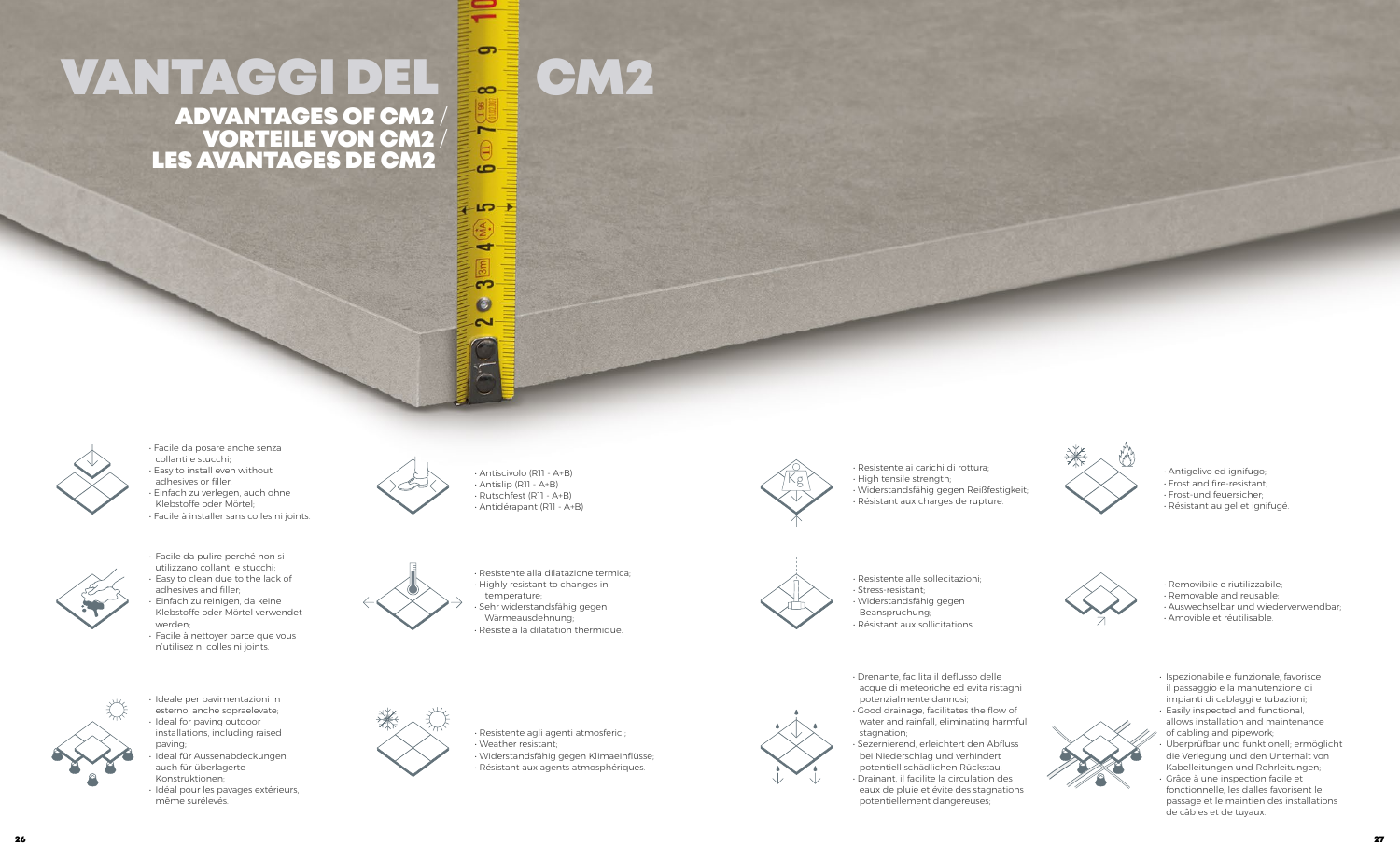## CODICI E FORMATI / CODES AND SIZES / ARTIKELNR. UND FORMATE / CODES ET FORMATS

#### GRADO DI VARIAZIONE CROMATICA / DEGREE OF COLOUR CHANGE / GRAD



#### SAFE SYSTEM / CLASSIFICAZIONE RESISTENZA ALLO SCIVOLAMENTO / SLIP RESISTANCE CLASSIFICATION / KLASSIFIZIERUNG DER RUTSCHFESTIGKEIT / RÉSISTANCE AU GLISSEMENT

## PEZZI SPECIALI / TRIMS / FORMTEILE / PIÈCES SPÉCIALES

| ¢m2                                             | FINITURA<br>FINISH /<br>OBERFUA<br>AUSFUHF<br>FINITION | 100x100 cm<br>40"x40" |
|-------------------------------------------------|--------------------------------------------------------|-----------------------|
| SPESSORE: / THICKNESS: /<br>DICKE: / ÉPAISSEUR: |                                                        | 20 mm                 |
| <b>NEXT BRICK</b>                               | antislip                                               | <b>PMS100628</b>      |
| <b>NEXT CRETE</b>                               | antislip                                               | <b>PMS100630</b>      |
| <b>NEXT GREIGE</b>                              | antislip                                               | <b>PMS100632</b>      |
| <b>NEXT GREY</b>                                | antislip                                               | <b>PMS100633</b>      |

### V2 MODERATE

| <b>NEXT</b>     | <b>N</b> naturale                                                    | <b>R10</b> (10°-19°)                                                                                                                                                                                                                           | $A+B$ (18°-24°)                                                                                                                                                                                                            |
|-----------------|----------------------------------------------------------------------|------------------------------------------------------------------------------------------------------------------------------------------------------------------------------------------------------------------------------------------------|----------------------------------------------------------------------------------------------------------------------------------------------------------------------------------------------------------------------------|
| <b>NEXT CM2</b> | <b>AS</b> antislip                                                   | <b>R11</b> (19°-27°)                                                                                                                                                                                                                           | $A+B$ (18°-24°)                                                                                                                                                                                                            |
|                 | FINITURA /<br>FINISH /<br>OBERFLÄCHENAUSFÜHRUNG /<br><b>FINITION</b> | <b>DIN51130</b><br>Norma per transito a piedi calzati -<br>Classificazione: / Norm for transit with shoes<br>- Classification: / Schuhtragende Gänge<br>Norm - Klassifizierung : / Norme pour le<br>transit à pieds chausses - Classification: | <b>DIN51097</b><br>Norma per transito a piedi nudi -<br>Classificazione: / Norm for barefoot<br>transit - Classification: / Barfussgänge<br>Norm - Klassfizierung: / Norme pour<br>le transit à pieds nus - Classification |



## **NEXT**

## **CARATTERISTICHE TECNICHE / TECHNICAL FEATURES** TECHNISCHE EIGENSCHAFTEN / CARACTÉRISTIQUES TECHNIQUES

|                                               |                                           |                                      |                                                                                                                                                                                                                                                |                       |                                                                                                                                                                                                                                                                                                                                                                                                                                                                                                                                                                                                                                                                                                                     | PLINTHE                          | NEZ DE MARCHE                                                                                                       |                     | <b>PROPRIETÀ CHIMICO - FISICHE</b><br><b>CHEMICAL / PHYSICAL PROPERTIES</b><br><b>CHEMISCH PHYSISCHE EIGENSCHAFTEN</b><br><b>PROPRIÉTÉS CHIMICO - PHYSIQUES</b> | <b>NORMA</b> /<br><b>REGULATION</b><br><b>NORMEN</b><br><b>NORME</b> | <b>VALORE PRESCRITTO</b><br><b>REQUIRED VALUE</b><br><b>VORGESCHRIEBENER WERT</b><br><b>VALUER PRESCRITE</b>                                                                                                                                                      | <b>VALORI MEDI NEXT</b><br><b>NEXT AVERAGE VALUES</b><br><b>NEXT DURCHSCHNITTSWERTE</b><br><b>VALEURS MOYENNES NEXT</b>                                                                                       |
|-----------------------------------------------|-------------------------------------------|--------------------------------------|------------------------------------------------------------------------------------------------------------------------------------------------------------------------------------------------------------------------------------------------|-----------------------|---------------------------------------------------------------------------------------------------------------------------------------------------------------------------------------------------------------------------------------------------------------------------------------------------------------------------------------------------------------------------------------------------------------------------------------------------------------------------------------------------------------------------------------------------------------------------------------------------------------------------------------------------------------------------------------------------------------------|----------------------------------|---------------------------------------------------------------------------------------------------------------------|---------------------|-----------------------------------------------------------------------------------------------------------------------------------------------------------------|----------------------------------------------------------------------|-------------------------------------------------------------------------------------------------------------------------------------------------------------------------------------------------------------------------------------------------------------------|---------------------------------------------------------------------------------------------------------------------------------------------------------------------------------------------------------------|
| NEX1                                          |                                           | 100x100 cm                           | 120x60 cm                                                                                                                                                                                                                                      | 60x60 cm              | 60x30cm                                                                                                                                                                                                                                                                                                                                                                                                                                                                                                                                                                                                                                                                                                             | $60x6,5$ cm                      | 60x30cm                                                                                                             |                     |                                                                                                                                                                 |                                                                      | Lunghezza e larghezza / Lenght and width /<br>$±0,6%$ max<br>Länge und breite / Longueur et largeur                                                                                                                                                               | Lunghezza e larghezza / Lenght and width /<br>Länge und breite / Longueur et largeur                                                                                                                          |
| SPESSORE: / THICKNESS:                        |                                           | 40"x40′                              | 48"x24"                                                                                                                                                                                                                                        | 24"x24"               | 24"x12"                                                                                                                                                                                                                                                                                                                                                                                                                                                                                                                                                                                                                                                                                                             | $24''$ x $2^{1/2''}$             | 24"x12"                                                                                                             |                     |                                                                                                                                                                 |                                                                      | <b>±5% max</b> Spessore / Thickness / Stärke / Epaisseur                                                                                                                                                                                                          | Spessore / Thickness / Stärke / Epaisseur<br>± 5%                                                                                                                                                             |
| DICKE: / ÉPAISSEUR:                           |                                           | 6 mm                                 | 8 mm                                                                                                                                                                                                                                           | 8 mm                  | 8 mm                                                                                                                                                                                                                                                                                                                                                                                                                                                                                                                                                                                                                                                                                                                | 8 mm                             | 8 mm                                                                                                                | ₹                   | <b>DIMENSIONI</b><br>SIZES/<br>ABMESSUNGEN                                                                                                                      |                                                                      | Rettilineità spigoli / Linearity /<br>$±0,5%$ max<br>Kantengeradheit / Rectitude des arêtes                                                                                                                                                                       | Rettilineità spigoli / Linearity /<br>Kantengeradheit / Rectitude des arêtes                                                                                                                                  |
| NEXT BRICK                                    | naturale                                  | P100628                              | P612628                                                                                                                                                                                                                                        | P6628                 | P36628                                                                                                                                                                                                                                                                                                                                                                                                                                                                                                                                                                                                                                                                                                              | B606281                          | <b>GR6628R1</b>                                                                                                     |                     | <b>DIMENSIONS</b>                                                                                                                                               | ISO 10545-2                                                          | Ortogonalità / Wedging /<br>$\pm$ 0,5% max<br>Rechtwinkligkeit / Orthogonalité                                                                                                                                                                                    | Ortogonalità / Wedging /<br>± 0,1%<br>Rechtwinkligkeit / Orthogonalité                                                                                                                                        |
| <b>NEXT CHALK</b><br><b>NEXT CRETE</b>        | naturale<br>naturale                      | P100629<br><b>P100630</b>            | P612629<br>P612630                                                                                                                                                                                                                             | P6629<br><b>P6630</b> | P36629<br>P36630                                                                                                                                                                                                                                                                                                                                                                                                                                                                                                                                                                                                                                                                                                    | <b>B60629T</b><br><b>B60630T</b> | <b>GR6629R1</b><br><b>GR6630R1</b>                                                                                  |                     |                                                                                                                                                                 |                                                                      | Planarità / Warpage /<br>$\pm$ 0,5% max<br>Ebenflächigkeit / Planéité                                                                                                                                                                                             | Planarità / Warpage /<br>± 0,2%<br>Ebenflächigkeit / Planéité                                                                                                                                                 |
| NEXT DARK                                     | naturale                                  | P100631                              | P612631                                                                                                                                                                                                                                        | P6631                 | P36631                                                                                                                                                                                                                                                                                                                                                                                                                                                                                                                                                                                                                                                                                                              | <b>B60631T</b>                   | <b>GR6631R1</b>                                                                                                     | ৩                   | <b>ASPETTO / APPEARANCE /</b><br>AUSSEHEN / ASPECT                                                                                                              |                                                                      | 95% min. esente da difetti / min. 95% defect free/<br>mindestens zu 95% fehlerfrei / 95% min. sans défauts                                                                                                                                                        | Conforme / Conforms / Konform / Conforme                                                                                                                                                                      |
| NEXT GREIGE                                   | naturale                                  | P100632                              | P612632                                                                                                                                                                                                                                        | P6632                 | P36632                                                                                                                                                                                                                                                                                                                                                                                                                                                                                                                                                                                                                                                                                                              | <b>B606321</b>                   | <b>GR6632R1</b>                                                                                                     | $\bullet$ $\bullet$ |                                                                                                                                                                 |                                                                      |                                                                                                                                                                                                                                                                   | Superfici: / Surface: / Oberflächen: / Surfaces                                                                                                                                                               |
| <b>NEXT GREY</b>                              | naturale                                  | <b>P100633</b>                       | P612633                                                                                                                                                                                                                                        | P6633                 | P36633                                                                                                                                                                                                                                                                                                                                                                                                                                                                                                                                                                                                                                                                                                              | B606331                          | <b>GR6633R1</b>                                                                                                     |                     | <b>ASSORBIMENTO D'ACQUA /</b><br>WATER ABSORPTION / WASSERAUFNAHME /<br>ABSORPTION D'EAU                                                                        | ISO 10545-3                                                          | $\leq 0.5\%$                                                                                                                                                                                                                                                      | 0,02%<br>Naturale - Antislip<br>0,04%                                                                                                                                                                         |
|                                               |                                           |                                      |                                                                                                                                                                                                                                                |                       |                                                                                                                                                                                                                                                                                                                                                                                                                                                                                                                                                                                                                                                                                                                     |                                  |                                                                                                                     | 泽                   | <b>MODULO DI ROTTURA (R)</b> / MODULS OF RUPTURE (R) /<br>BRUCHMODUL (R) / MODULE DE RUPTURE (R)                                                                | ISO 10545-4                                                          | $\geq$ 35 N/mm <sup>2</sup>                                                                                                                                                                                                                                       | 49 N/mm <sup>2</sup>                                                                                                                                                                                          |
| <b>NEXT</b>                                   |                                           |                                      |                                                                                                                                                                                                                                                |                       |                                                                                                                                                                                                                                                                                                                                                                                                                                                                                                                                                                                                                                                                                                                     |                                  |                                                                                                                     | $\boldsymbol{\sim}$ | RESISTENZA ALL'ABRASIONE PROFONDA /<br>DEEP ABRASION RESISTANCE /<br>TIEFVERSCHLEISSBESTÄNDIGKEIT<br>RESISTANCE A L'ABRASION PROFONDE                           | ISO 10545-6                                                          | max 175 mm <sup>3</sup>                                                                                                                                                                                                                                           | $140 \text{ mm}^3$                                                                                                                                                                                            |
| ċm2                                           | E Ž U Š                                   | 100x100 cm<br>40"x40                 |                                                                                                                                                                                                                                                |                       |                                                                                                                                                                                                                                                                                                                                                                                                                                                                                                                                                                                                                                                                                                                     |                                  |                                                                                                                     |                     | <b>DILATAZIONE TERMICA LINEARE</b><br>COEFFICIENT OF LINEAR THERMAL EXPANSION<br>LINEARER WÄRMEAUSDEHNUNGSKOEFFIZIENT<br>DILATATION THERMIQUE LINEAIRE          | ISO 10545-8                                                          | Metodo di prova disponibile / Testing method available,<br>Verfügbares prüfverfahren / Méthode d'essai disponible                                                                                                                                                 | 6,5x10 $-6$ $°C^{-1}$                                                                                                                                                                                         |
| SPESSORE: / THICKNESS:<br>DICKE: / ÉPAISSEUR: |                                           | 20 mm                                |                                                                                                                                                                                                                                                |                       |                                                                                                                                                                                                                                                                                                                                                                                                                                                                                                                                                                                                                                                                                                                     |                                  |                                                                                                                     |                     | <b>RESISTENZA SBALZI TERMICI</b><br>RESISTANCE TO THERMAL SHOCKS<br>TEMPERATURWECHSELBESTÄNDIGKEIT /<br>RESISTANCE AUX ECARTS DE TEMPERATURE                    | ISO 10545-9                                                          | Metodo di prova disponibile / Testing method available /<br>Verfügbares prüfverfahren / Méthode d'essai disponible                                                                                                                                                | Resistente / Resistant /<br>Beständig / Resistant                                                                                                                                                             |
| <b>NEXT BRICK</b><br><b>NEXT CRETE</b>        | antislip<br>antislip                      | <b>PMS100628</b><br><b>PMS100630</b> |                                                                                                                                                                                                                                                |                       |                                                                                                                                                                                                                                                                                                                                                                                                                                                                                                                                                                                                                                                                                                                     |                                  |                                                                                                                     |                     | <b>RESISTENZA AL GELO / FROST RESISTANCE /</b><br>FROSTBESTÄNDIGKEIT / RESISTANCE AU GEL                                                                        | ISO 10545-12                                                         | Nessun campione deve presentare rotture o alterazioni<br>apprezzabili della superficie / No sample must show alterations<br>to surface / Die Muster sollen weder Bruch noch Schäden an der<br>Oberfläche aufweisen / Aucun échantillon ne doit présenter de       | Conforme / Conforms / Konform / Conforme                                                                                                                                                                      |
| <b>NEXT GREIGE</b>                            | antislip                                  | <b>PMS100632</b>                     |                                                                                                                                                                                                                                                |                       |                                                                                                                                                                                                                                                                                                                                                                                                                                                                                                                                                                                                                                                                                                                     |                                  |                                                                                                                     |                     |                                                                                                                                                                 |                                                                      | ruptures ou d'altérations considérables de la surface<br>Resistenza prodotti chimici uso domestico e additivi per piscina<br>(min. classe B) / Resistance to household chemicals and pool                                                                         | Superfici: / Surface: / Oberflächen: / Surfaces                                                                                                                                                               |
| <b>NEXT GREY</b>                              | antislip                                  | <b>PMS100633</b>                     |                                                                                                                                                                                                                                                |                       |                                                                                                                                                                                                                                                                                                                                                                                                                                                                                                                                                                                                                                                                                                                     |                                  |                                                                                                                     |                     |                                                                                                                                                                 |                                                                      | additives (min. class B) / Haushaltschemikalien und Pooladditive<br>Beständigkeit (min. Klasse B) / Résistance aux produits chimiques,<br>usage domestique et additifs pour piscine (classe B minimum)                                                            | · Naturale<br>Antislip                                                                                                                                                                                        |
|                                               |                                           |                                      |                                                                                                                                                                                                                                                |                       | Rettificato monocalibro / Rectified single-calibre / Rektifiziert einkalibrig / Rectifié monocalibre                                                                                                                                                                                                                                                                                                                                                                                                                                                                                                                                                                                                                |                                  |                                                                                                                     |                     | RESISTENZA AI PRODOTTI CHIMICI<br>RESISTANCE TO CHEMICAL PRODUCTS /<br>CHEMIKALIENBESTÄNDIGKEIT<br>RESISTANCE AUX PRODUITS CHIMIQUES                            | ISO 10545-13                                                         | Resistenza acidi e alcalini a bassa concentrazione<br>Resistance to acids and alkalis at low concentration /<br>Alkali- und Säurebeständigkeit in niedriger Konzentration /<br>Résistance aux acides et alcalins à concentration faible                           | Naturale<br>LA<br>Antislip                                                                                                                                                                                    |
|                                               |                                           |                                      |                                                                                                                                                                                                                                                |                       | <b>SAFE SYSTEM / CLASSIFICAZIONE RESISTENZA ALLO SCIVOLAMENTO / SLIP RESISTANCE</b><br><b>CLASSIFICATION / KLASSIFIZIERUNG DER RUTSCHFESTIGKEIT / RÉSISTANCE AU GLISSEMENT</b>                                                                                                                                                                                                                                                                                                                                                                                                                                                                                                                                      |                                  | <b>GRADO DI VARIAZIONE CROMATICA</b><br><b>DEGREE OF COLOUR CHANGE / GRAD</b>                                       |                     |                                                                                                                                                                 |                                                                      | Resistenza acidi e alcalini a alta concentrazione /<br>Resistance to highly concentrated acid and alkaline products /<br>Hochkonzentrierte Säure- und Alkalibeständigkeit /<br>Résistance aux acides et alcalins à concentration élevée                           | Naturale<br>HA<br>Antislip                                                                                                                                                                                    |
|                                               |                                           |                                      |                                                                                                                                                                                                                                                |                       |                                                                                                                                                                                                                                                                                                                                                                                                                                                                                                                                                                                                                                                                                                                     |                                  | <b>DER FARBABWEICHUNG / DEGRE DE</b><br><b>VARIATION CHROMATIOUE</b>                                                |                     | <b>RESISTENZA ALLE MACCHIE</b>                                                                                                                                  |                                                                      | Metodo di prova disponibile / Testing method                                                                                                                                                                                                                      | Superfici: / Surface: / Oberflächen: / Surfaces                                                                                                                                                               |
|                                               | FINITURA /<br>FINISH /<br><b>FINITION</b> | OBERFLÄCHENAUSFÜHRUNG /              | <b>DIN51130</b><br>Norma per transito a piedi calzati -<br>Classificazione: / Norm for transit with shoes<br>- Classification: / Schuhtragende Gänge<br>Norm - Klassifizierung : / Norme pour le<br>transit à pieds chaussés - Classification: |                       | DIN51097<br>Norma per transito a piedi nudi -<br>Classificazione: / Norm for barefoot<br>transit - Classification: / Barfussgänge<br>Norm - Klassfizierung: / Norme pour<br>le transit à pieds nus - Classification                                                                                                                                                                                                                                                                                                                                                                                                                                                                                                 |                                  |                                                                                                                     | ⇖                   | STAIN RESISTANCE /<br>FLECKENBESTÄNDICKEIT<br>RESISTANCE AUX TACHES                                                                                             | ISO 10545-14                                                         | 1 <x 5="" <br="" available="" prüfverfahren="" verfügbares="" ≤="">Méthode d'essai disponible</x>                                                                                                                                                                 | Naturale<br>Classe 5<br>Antislip                                                                                                                                                                              |
| <b>NEXT</b>                                   | <b>N</b> naturale                         |                                      | <b>R10</b> $(10°-19°)$                                                                                                                                                                                                                         |                       | $A+B$ (18°-24°)                                                                                                                                                                                                                                                                                                                                                                                                                                                                                                                                                                                                                                                                                                     |                                  |                                                                                                                     |                     | RESISTENZA COLORI ALLA LUCE<br>RESISTANCE TO LIGHT/<br>LICHTBESTÄNDIGKEIT DER FARBEN/<br>RESISTANCE DES COULEURS A LA LUMIERE                                   | <b>DIN 51094</b>                                                     | Nessun campione deve presentare apprezzabili variazioni di colore /<br>No sample must show noticeable colour change / Kein Exemplar soll<br>sichtbare Farbveränderungen aufweisen / Aucun échantillon ne doit<br>présenter de variations importantes des couleurs | Campioni inalterati in brillantezza e colore /<br>No change in brightness or colour /<br>Clanz und Farbe der Muster unverändert /                                                                             |
| <b>NEXT CM2</b>                               | <b>AS</b> antislip                        |                                      | <b>R11</b> $(19°-27°)$                                                                                                                                                                                                                         |                       | $A+B$ (18°-24°)                                                                                                                                                                                                                                                                                                                                                                                                                                                                                                                                                                                                                                                                                                     |                                  | <b>V2 MODERATE</b><br>PRODOTTO CON LEGGERA VARIAZIONE CROMATICA                                                     |                     |                                                                                                                                                                 |                                                                      |                                                                                                                                                                                                                                                                   | Echantillons inchangés en brillance et couleur                                                                                                                                                                |
| prima della posa.                             |                                           |                                      |                                                                                                                                                                                                                                                |                       | n.b: I valori di resistenza allo scivolamento, coefficiente di attrito statico o dinamico, riportati sul catalogo e nella tabella Safe System sono da ritenersi<br>puramente indicativi e non vincolanti. Ogni eventuale specifica necessità dovrà essere da noi confermata al momento dell'ordine e comunque sempre<br>nb: Slip resistance values, coefficient of static or dynamic friction, in the catalog and in the Safe System Table are purely indicative and not binding.<br>Any specific requirements must be confirmed by us at the time of ordering and in any case before installation. The the member of the state of the state of the state of the state of the state of the state of the state of th |                                  | PRODUCT WITH LIGHT CHROMATIC VARIATION<br>PRODUKT MIT LEICHTER FARBNUANCE<br>PRODUIT À LÉGERE VARIATION CHROMATIQUE |                     | <b>COEFFICIENTE DI ATTRITO</b><br>FRICTION COEFFICIENT<br>REIBUNGSKOEFFIZIENT<br>COEFFICIENT DE FRICTION                                                        | <b>BCR</b><br>DM 236/89<br><b>DIN 51130</b>                          | Metodo di prova disponibile /<br>Testing method available /<br>Verfügbares prüfverfahren /<br>Méthode d'essai disponible                                                                                                                                          | Disponibili a richiesta le classificazioni */<br>Classifications available on request */<br>Klassifizierungen sind auf Anfrage erhältlich */<br>Les classifications sont disponibles sur demande <sup>*</sup> |
|                                               | vor der Verlegung immer bestätigt werden. |                                      |                                                                                                                                                                                                                                                |                       | n.b: Les valeurs de résistance au glissement, le coefficient de frottement statique ou dynamique, indiqués sur le catalogue et sur le tableau Safe                                                                                                                                                                                                                                                                                                                                                                                                                                                                                                                                                                  |                                  |                                                                                                                     | $\mathbf{v}$        | <b>REAZIONE AL FUOCO / REACTION TO FIRE /</b><br>REAKTION AUF FEUER / RÉACTION AU FEU                                                                           | 96/603/CE                                                            | Prova assente / Not applicable /<br>nicht anwendbar / Pas d'essai                                                                                                                                                                                                 | A1 - A1FL                                                                                                                                                                                                     |



Classificazione Gruppo BIa secondo le norme EN 14411 All. G e ISO 13006 All. G / Classification BIa Group in accordance with EN 14411 annex G and ISO 13006 annex G. / Klassifizierung der Bla Gruppe gemäß der EN 14411 Anl. G und ISO 13006 Anl. G Normen / Classification groupe Bla selon les normes EN 14411 All.G et ISO 13006 All.G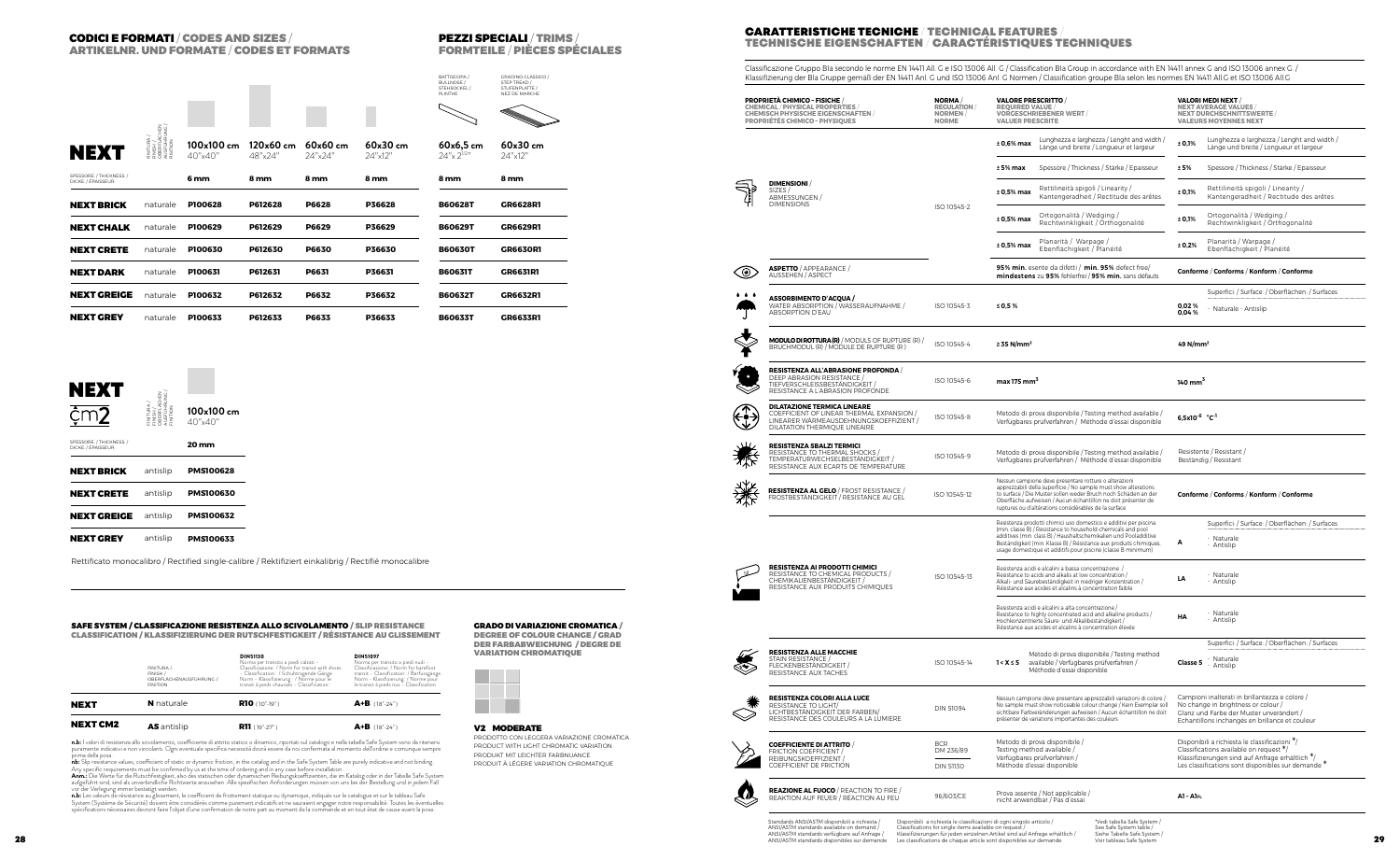## IMBALLAGGI E PESI / PACKING AND WEIGHTS / VERPACKUNG UND GEWICHT / EMBALLAGES ET POIDS



|                       | SPESSORE<br><b>THICKNESS</b><br><b>DICKE</b><br>ÉPAISSEUR | <b>FORMATI</b><br><b>SIZES</b><br><b>FORMATE</b><br><b>FORMAT</b> | <b>FINITURA</b><br><b>FINISH</b><br>OBERFLÄCHENAUS-<br><b>FÜHRUNG</b><br><b>FINITION</b> | PEZZI SCATOLA<br>PIECES BOX<br>STÜCKE KARTON<br>PIÈCES BOÎTE | MO. SCATOLA<br>SQ. MT. BOX<br>OM. KARTON<br>$m2$ BOÎTE | PESO SCATOLA<br><b>WEIGHT BOX</b><br><b>GEWICHT KARTON</b><br>POIDS BOITE | PESO MQ.<br>SO. MT. WEIGHT<br>QM. GEWICHT<br>POIDS $m2$ | <b>SCATOLE PALLET</b><br><b>BOX PALLET</b><br><b>KARTON PALETTE</b><br><b>BOÎTE PALETTE</b> | MQ. PALLET<br>SO. MT. PALLET<br>OM. PALETTE<br>$m2$ PALETTE | PESO PALLET<br><b>WEIGHT PALLET</b><br><b>GEWICHT PALETTE</b><br>POIDS PALETTE |
|-----------------------|-----------------------------------------------------------|-------------------------------------------------------------------|------------------------------------------------------------------------------------------|--------------------------------------------------------------|--------------------------------------------------------|---------------------------------------------------------------------------|---------------------------------------------------------|---------------------------------------------------------------------------------------------|-------------------------------------------------------------|--------------------------------------------------------------------------------|
|                       | 6 mm                                                      | 100 x 100                                                         | naturale / natural /<br>naturbelassen /<br>naturel                                       | $\overline{2}$                                               | 2,00                                                   | 28,14                                                                     | 14,07                                                   | 26                                                                                          | 52,00                                                       | 740,00                                                                         |
|                       | 8 mm                                                      | 120x60                                                            | naturale / natural /<br>naturbelassen /<br>naturel                                       | $\overline{2}$                                               | 1.44                                                   | 25,92                                                                     | 18,00                                                   | 24                                                                                          | 34,56                                                       | 630,00                                                                         |
|                       | 8 mm                                                      | 60x60                                                             | naturale / natural /<br>naturbelassen /<br>naturel                                       | 4                                                            | 1,44                                                   | 25,92                                                                     | 18,00                                                   | 32                                                                                          | 46,08                                                       | 840,00                                                                         |
| <b>College</b><br>¢m2 | 8 mm                                                      | 60x30                                                             | naturale / natural /<br>naturbelassen /<br>naturel                                       | 8                                                            | 1,44                                                   | 25,92                                                                     | 18,00                                                   | 40                                                                                          | 57,60                                                       | 1040,00                                                                        |
|                       | 20 mm                                                     | 100x100                                                           | Antiscivolo /<br>antislip                                                                | э                                                            | 1,00                                                   | 46,60                                                                     | 46,60                                                   | 24                                                                                          | 24,00                                                       | 1120,00                                                                        |

|                           | SPESSORE<br><b>THICKNESS</b><br><b>DICKE</b><br>ÉPAISSEUR | <b>FORMATI</b><br><b>SIZES</b><br><b>FORMATE</b><br><b>FORMAT</b> | <b>FINITURA</b><br><b>FINISH</b><br>OBERELÄCHENAUS-<br><b>FÜHRUNG</b><br><b>FINITION</b> | PEZZLSCATOLA<br>PIECES BOX<br>STÜCKE KARTON<br>PIÈCES BOÎTE | MFTRI I INFARI<br><b>IINFAR METER</b><br>MFTFR LINFAR<br>MÈTRES UNÉAIRES | PESO SCATOLA<br>WEIGHT BOX<br><b>GEWICHT KARTON</b><br>POIDS BOÎTE |
|---------------------------|-----------------------------------------------------------|-------------------------------------------------------------------|------------------------------------------------------------------------------------------|-------------------------------------------------------------|--------------------------------------------------------------------------|--------------------------------------------------------------------|
| <b>BATTISCOPA</b>         | 8 mm                                                      | $60 \times 6.5$                                                   | naturale / natural /<br>naturbelassen /<br>naturel                                       | 10                                                          | 6.0 LIN. MT.                                                             | 12,00                                                              |
| <b>GRADINO</b><br>LASSICO | 8 mm                                                      | 60 x 30                                                           | naturale / natural /<br>naturbelassen /<br>naturel                                       | 8                                                           | 4.8 LIN. MT.                                                             | 31.90                                                              |

| <b>CODICE</b><br>CODE | <b>FORMATO</b><br>SI <sub>7</sub> F | <b>DESCE</b><br><b>DESCE</b> |
|-----------------------|-------------------------------------|------------------------------|
| CODE                  | <b>FORMAT</b>                       | <b>BESCH</b>                 |
| CODE                  | <b>FORMAT</b>                       | <b>DESCE</b>                 |

## **NEXT** LISTINO PREZZI / PRICE LIST

| CODICE<br><b>CODE</b><br><b>CODE</b><br>CODE | <b>FORMATO</b><br><b>SIZE</b><br><b>FORMAT</b><br><b>FORMAT</b> | <b>DESCRIZIONE</b><br><b>DESCRIPTION</b><br><b>BESCHREIBUNG</b><br><b>DESCRIPTION</b> | <b>EURO</b><br>MQ<br>SQ.MT.<br>QM.-M2 | <b>EURO</b><br><b>PEZZO-PIECE</b><br>STÜCK-<br>PIÈCE | PZ SCATOLA<br>PCS BOX<br><b>STK-KARTON</b><br>PCS BOÎTE | MQ SCATOLA<br>SO. MT. BOX<br>OM. KARTON<br>M2 BOÎTE | <b>SCATOLE PALLET</b><br><b>BOX PALLET</b><br><b>KARTON PALETTE</b><br>BOÎTES PALETTE | MO PALLET<br>SQ. MT. PALLET<br>OM. PALETTE<br>M2 PALETTE |
|----------------------------------------------|-----------------------------------------------------------------|---------------------------------------------------------------------------------------|---------------------------------------|------------------------------------------------------|---------------------------------------------------------|-----------------------------------------------------|---------------------------------------------------------------------------------------|----------------------------------------------------------|
| <b>NEXT BRICK</b>                            |                                                                 |                                                                                       |                                       |                                                      |                                                         |                                                     | naturale natural naturbelassen naturel                                                |                                                          |
| P100628                                      | 100x100                                                         | Thickness - 6 mm                                                                      | 75.00                                 |                                                      | 2                                                       | 2,00                                                | 26                                                                                    | 52.00                                                    |
| P612628                                      | 120x60                                                          | Thickness - 8 mm                                                                      | 57.95                                 |                                                      | $\mathbf{2}^{\prime}$                                   | 1.44                                                | 24                                                                                    | 34,56                                                    |
| P6628                                        | 60x60                                                           | Thickness - 8 mm                                                                      | 44.25                                 |                                                      | $\frac{1}{4}$                                           | 1.44                                                | 32                                                                                    | 46.08                                                    |
| P36628                                       | 60x30                                                           | Thickness - 8 mm                                                                      | 39.95                                 |                                                      | 8                                                       | 1.44                                                | 40                                                                                    | 57.60                                                    |
| <b>B60628T</b>                               | 60x6.5                                                          | Battiscopa - bullnose - stehsockel - plinthe                                          |                                       | 9.80                                                 | 10                                                      | 6.0 Lin. mt                                         |                                                                                       |                                                          |
| GR6628R1                                     | 60x30                                                           | Gradino - step tread - stufenplatte - nez de marche                                   |                                       | 21,80                                                | 8                                                       | 4,8 Lin. mt                                         |                                                                                       |                                                          |

## PEZZI SPECIALI / TRIMS / FORMTEILE / PIÈCES SPÉCIALES

| <b>CODICE</b><br>CODE<br>CODE<br>CODE | <b>FORMATO</b><br>SIZE<br><b>FORMAT</b><br><b>FORMAT</b> | <b>DESCRIZIONE</b><br><b>DESCRIPTION</b><br><b>BESCHREIBUNG</b><br><b>DESCRIPTION</b> | <b>EURO</b><br><b>MQ</b><br>SQ.MT.<br><b>QM.-M2</b> | <b>EURO</b><br><b>PEZZO-PIECE</b><br>STÜCK-<br>PIÈCE | PZ SCATOLA<br>PCS BOX<br>STK-KARTON<br>PCS BOÎTE | MQ SCATOLA<br>SO. MT. BOX<br>OM. KARTON<br>M <sub>2</sub> BOÎTE | <b>SCATOLE PALLET</b><br><b>BOX PALLET</b><br><b>KARTON PALETTE</b><br><b>BOÎTES PALETTE</b> | MQ PALLET<br>SQ. MT. PALLET<br>QM. PALETTE<br>M2 PALETTE |
|---------------------------------------|----------------------------------------------------------|---------------------------------------------------------------------------------------|-----------------------------------------------------|------------------------------------------------------|--------------------------------------------------|-----------------------------------------------------------------|----------------------------------------------------------------------------------------------|----------------------------------------------------------|
| NEXT BRICK                            |                                                          |                                                                                       |                                                     |                                                      |                                                  |                                                                 |                                                                                              | antislip R11                                             |
| PMS100628 100x100                     |                                                          | Special thickness - 2 cm                                                              | 89,00                                               | ٠                                                    |                                                  | 1,00                                                            | 24                                                                                           | 24,00                                                    |
| <b>NEXT CRETE</b>                     |                                                          |                                                                                       |                                                     |                                                      |                                                  |                                                                 |                                                                                              | antislip R11                                             |
| PMS100630 100x100                     |                                                          | Special thickness - 2 cm                                                              | 89,00                                               | $\blacksquare$                                       |                                                  | 1,00                                                            | 24                                                                                           | 24,00                                                    |
| NEXT GREIGE                           |                                                          |                                                                                       |                                                     |                                                      |                                                  |                                                                 |                                                                                              | antislip R11                                             |
| PMS100632 100x100                     |                                                          | Special thickness - 2 cm                                                              | 89,00                                               | $\blacksquare$                                       |                                                  | 1,00                                                            | 24                                                                                           | 24,00                                                    |
| NEXT GREY                             |                                                          |                                                                                       |                                                     |                                                      |                                                  |                                                                 |                                                                                              | antislip R11                                             |
| PMS100633 100x100                     |                                                          | Special thickness - 2 cm                                                              | 89,00                                               |                                                      |                                                  | 1,00                                                            | 24                                                                                           | 24,00                                                    |

## NEXT BRICK

## NEXT CRETE

## NEXT GREIGE

| P100629        | 100x100 | Thickness - 6 mm                                    | 75,00 |       |    | 2.00        | 26 | 52,00 | <b>NEXT GREY</b> |  |
|----------------|---------|-----------------------------------------------------|-------|-------|----|-------------|----|-------|------------------|--|
| P612629        | 120x60  | Thickness - 8 mm                                    | 57,95 |       |    | 1.44        | 24 | 34,56 |                  |  |
| P6629          | 60x60   | Thickness - 8 mm                                    | 44,25 |       |    | 1.44        |    | 46,08 | PMS100633 100    |  |
| P36629         | 60x30   | Thickness - 8 mm                                    | 39.95 |       | 8  | 1.44        | 40 | 57,60 |                  |  |
| <b>B60629T</b> | 60x6.5  | Battiscopa - bullnose - stehsockel - plinthe        |       | 9,80  | 10 | 6.0 Lin. mt |    |       |                  |  |
| GR6629R1       | 60x30   | Gradino - step tread - stufenplatte - nez de marche |       | 21,80 | 8  | 4.8 Lin. mt |    |       |                  |  |

naturale\_natural\_naturbelassen\_naturel

## NEXT CHALK

| <b>NEXT CRETE</b><br>naturale natural naturbelassen naturel |         |                                                     |       |       |    |             |    |       |  |
|-------------------------------------------------------------|---------|-----------------------------------------------------|-------|-------|----|-------------|----|-------|--|
| P100630                                                     | 100x100 | Thickness - 6 mm                                    | 75.00 |       |    | 2.00        | 26 | 52.00 |  |
| P612630                                                     | 120x60  | Thickness - 8 mm                                    | 57,95 |       |    | 7.44        | 24 | 34,56 |  |
| P6630                                                       | 60x60   | Thickness - 8 mm                                    | 44.25 |       | 4  | 1.44        | 32 | 46,08 |  |
| P36630                                                      | 60x30   | Thickness - 8 mm                                    | 39.95 |       | 8  | 1.44        | 40 | 57,60 |  |
| <b>B60630T</b>                                              | 60x6.5  | Battiscopa - bullnose - stehsockel - plinthe        |       | 9.80  | 10 | 6,0 Lin. mt |    |       |  |
| <b>GR6630R1</b>                                             | 60x30   | Gradino - step tread - stufenplatte - nez de marche |       | 21,80 | 8  | 4,8 Lin. mt |    |       |  |

|                | <b>NEXT DARK</b> |                                                     |       |       |    |             |    | naturale natural naturbelassen naturel |  |  |  |
|----------------|------------------|-----------------------------------------------------|-------|-------|----|-------------|----|----------------------------------------|--|--|--|
| P100631        | 100x100          | Thickness - 6 mm                                    | 75.00 |       | 2  | 2,00        | 26 | 52,00                                  |  |  |  |
| P612631        | 120x60           | Thickness - 8 mm                                    | 57,95 |       | 2  | 1.44        | 24 | 34,56                                  |  |  |  |
| P6631          | 60x60            | Thickness - 8 mm                                    | 44.25 |       | 4  | 1.44        | 32 | 46.08                                  |  |  |  |
| P36631         | 60x30            | Thickness - 8 mm                                    | 39.95 |       | 8  | 1.44        | 40 | 57,60                                  |  |  |  |
| <b>B60631T</b> | 60x6.5           | Battiscopa - bullnose - stehsockel - plinthe        |       | 9.80  | 10 | 6.0 Lin. mt |    |                                        |  |  |  |
| GR6631R1       | 60x30            | Gradino - step tread - stufenplatte - nez de marche |       | 21,80 | 8  | 4,8 Lin. mt |    |                                        |  |  |  |

| <b>NEXT GREIGE</b> |         |                                                     | naturale natural_naturbelassen_naturel |       |                |             |    |       |
|--------------------|---------|-----------------------------------------------------|----------------------------------------|-------|----------------|-------------|----|-------|
| P100632            | 100x100 | Thickness - 6 mm                                    | 75.00                                  |       |                | 2.00        | 26 | 52,00 |
| P612632            | 120x60  | Thickness - 8 mm                                    | 57.95                                  |       | $\overline{2}$ | 1.44        | 24 | 34,56 |
| P6632              | 60x60   | Thickness - 8 mm                                    | 44.25                                  |       | 4              | 1.44        | 32 | 46,08 |
| P36632             | 60x30   | Thickness - 8 mm                                    | 39.95                                  |       | 8              | 1.44        | 40 | 57,60 |
| <b>B60632T</b>     | 60x6.5  | Battiscopa - bullnose - stehsockel - plinthe        |                                        | 9,80  | 10             | 6.0 Lin. mt |    |       |
| GR6632R1           | 60x30   | Gradino - step tread - stufenplatte - nez de marche |                                        | 21,80 | 8              | 4.8 Lin. mt |    |       |

| <b>NEXT GREY</b> |         |                                                     |       |       |    |             | naturale natural naturbelassen naturel |       |  |
|------------------|---------|-----------------------------------------------------|-------|-------|----|-------------|----------------------------------------|-------|--|
| P100633          | 100x100 | Thickness - 6 mm                                    | 75.00 |       |    | 2.00        | 26                                     | 52.00 |  |
| P612633          | 120x60  | Thickness - 8 mm                                    | 57.95 |       |    | 1.44        | 24                                     | 34,56 |  |
| P6633            | 60x60   | Thickness - 8 mm                                    | 44.25 |       | 4  | 1.44        | 32                                     | 46.08 |  |
| P36633           | 60x30   | Thickness - 8 mm                                    | 39.95 |       | 8  | 1.44        | 40                                     | 57.60 |  |
| <b>B60633T</b>   | 60x6.5  | Battiscopa - bullnose - stehsockel - plinthe        |       | 9.80  | 10 | 6.0 Lin. mt |                                        |       |  |
| GR6633R1         | 60x30   | Gradino - step tread - stufenplatte - nez de marche |       | 21,80 | 8  | 4.8 Lin. mt |                                        |       |  |